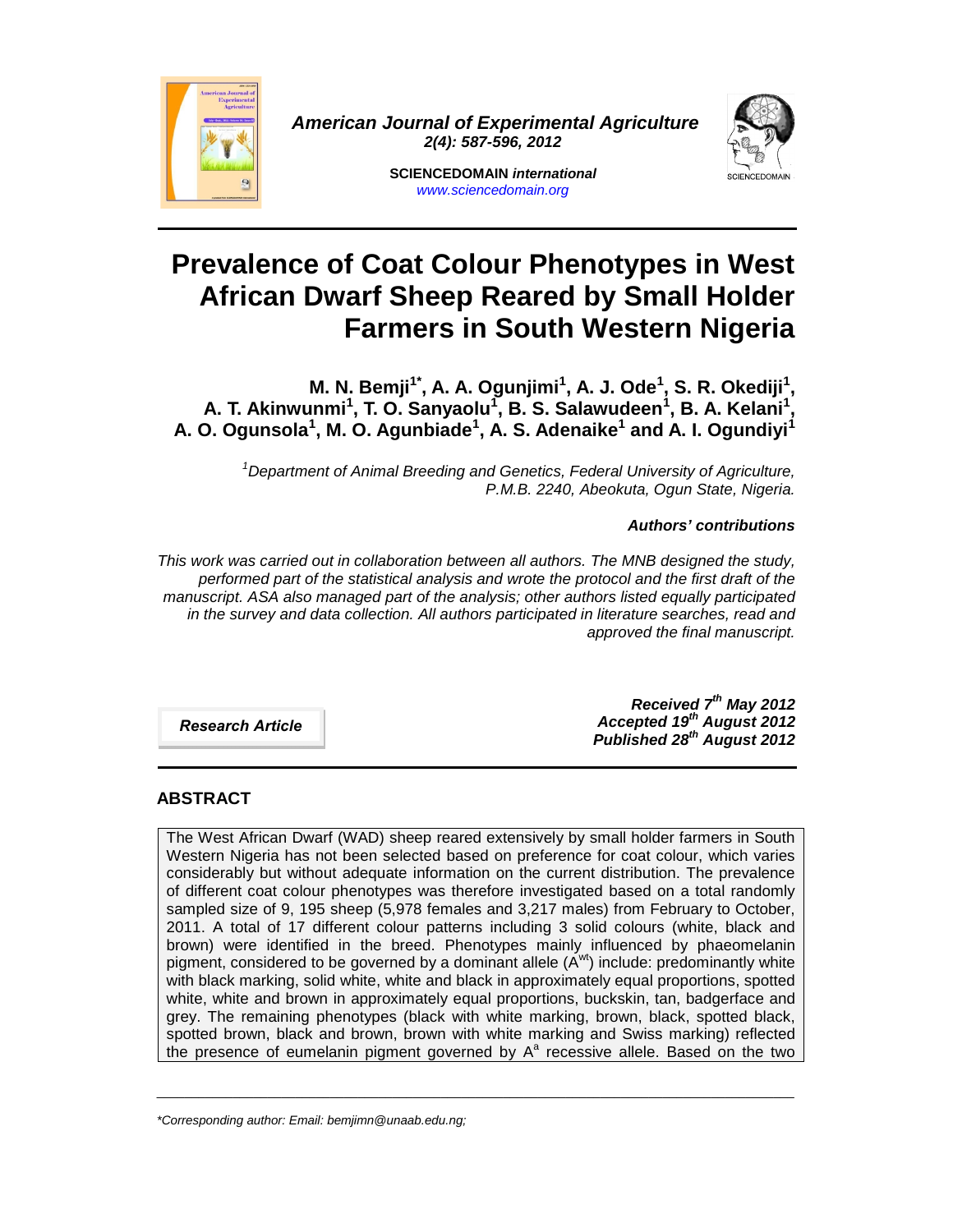pigment types, 71.58% and 28.42% of sheep had coat colour predominated by phaeomelanin and eumelanin pigments, respectively. Result of chi square  $(X^2)$  analysis showed that the difference between observed and expected frequencies was significant (*P*=.05) implying that there was a deviation from the expected 3:1 Mendelian ratio. Conscious selection could be embarked upon to investigate and conserve phenotypes that are more genetically superior in terms of productivity and adaptation.

*Keywords: Coat colour; distribution; West African Dwarf sheep.*

# **1. INTRODUCTION**

The WAD sheep is a trypanotolerant species of small ruminants reared by small holder farmers in South Western Nigeria. The National Population Commission (2004) puts the population of sheep in Nigeria at 29.0 million. The WAD sheep are the predominant sheep breed of the humid tropics. Adult males weigh approximately 37 kg and are horned. Ewes are polled and have mature weight of 25 kg. They can be bred at age of 7 to 8 months. They tend to have a short lambing interval with prolificacy of adult ewes ranging from 1.15 to 1.50 lambs per lambing season (Mason, 1988; Thomas, 1991). Phenotypically, the WAD sheep exhibit great variation in conformation, coat colour, size, height, length and size of tail, presence or absence of horns and their shape and behavior patterns, among others (Ngere, 2002). Qualitative traits have been studied as possible indicators of genetic superiority or adaptability with more emphasis on dwarf goats (Odubote, 1994b; Ebozoje and Ikeobi, 1998; Ozoje and Mgbere, 2002; Adedeji et al., 2011). Early discovery by Odubote (1994b) working with WAD goat indicated that coat colour is very variable and irregular, including black, brown, pied and mixed colours. Basic black colour predominated (53.3%) while basic white and brown goats accounted for 6.8% and 39.9% respectively. Review by Kine (2005) showed that dark-coloured animals of various livestock species grow faster in the tropics and subtropics and survival and growth are less in lighter coloured animals, which seem to have increased milk yield (Kine, 2005). Oke and Ogbonnaya (2011) however reported insignificant differences in live weight and heart girth among different colour groups even though black sheep had the highest values for these traits.

The genetic basis of coat colour inheritance has been unraveled by several studies (Odubote, 1984b; Adalsteinsson et al., 1994; Sponenberg, 1995, Ozoje, 1998; Saldaña- Muñoz et al., 2004; Nadeau et al., 2007; Norris and Whan, 2008; Fontanesi et al., 2010; Ren et al., 2011). According to Adalsteinsson et al. (1994) and Sponenberg (1995) colour is due to melanin deposits in the hair which comes in two basic types-eumelanin and phaeomelanin. Eumelanin is usually black, but sometimes brown. It is the pigment responsible for black and brown areas on goats, or rarely for dusky blue colour. Black wool has long been known to be due a recessive gene, with heterozygotes for the recessive allele indistinguishable from the dominant homozygotes. Norris and Whan (2008) identified a 190 kb tandem duplication encompassing the ovine agouti signaling protein (ASIP), the AHCY coding regions and the ICTH promoter region as the genetic cause of the dominant white/tan  $(A<sup>wt</sup>)$  agouti sheep. Alternative splicing of ASIP transcripts showed expression in multiple tissues of white sheep and lack expression of single copy allele in black sheep. Tyrosinaserelated protein 1 (TYRP1) has also been shown to have a role in pigmentation in birds (Nadeau et al., 2007), pig (Fontanesi et al., 2010) and sheep (Ren et al., 2011). Mutation screens of sequence variants in the coding region of TYRP1 by the latter authors revealed a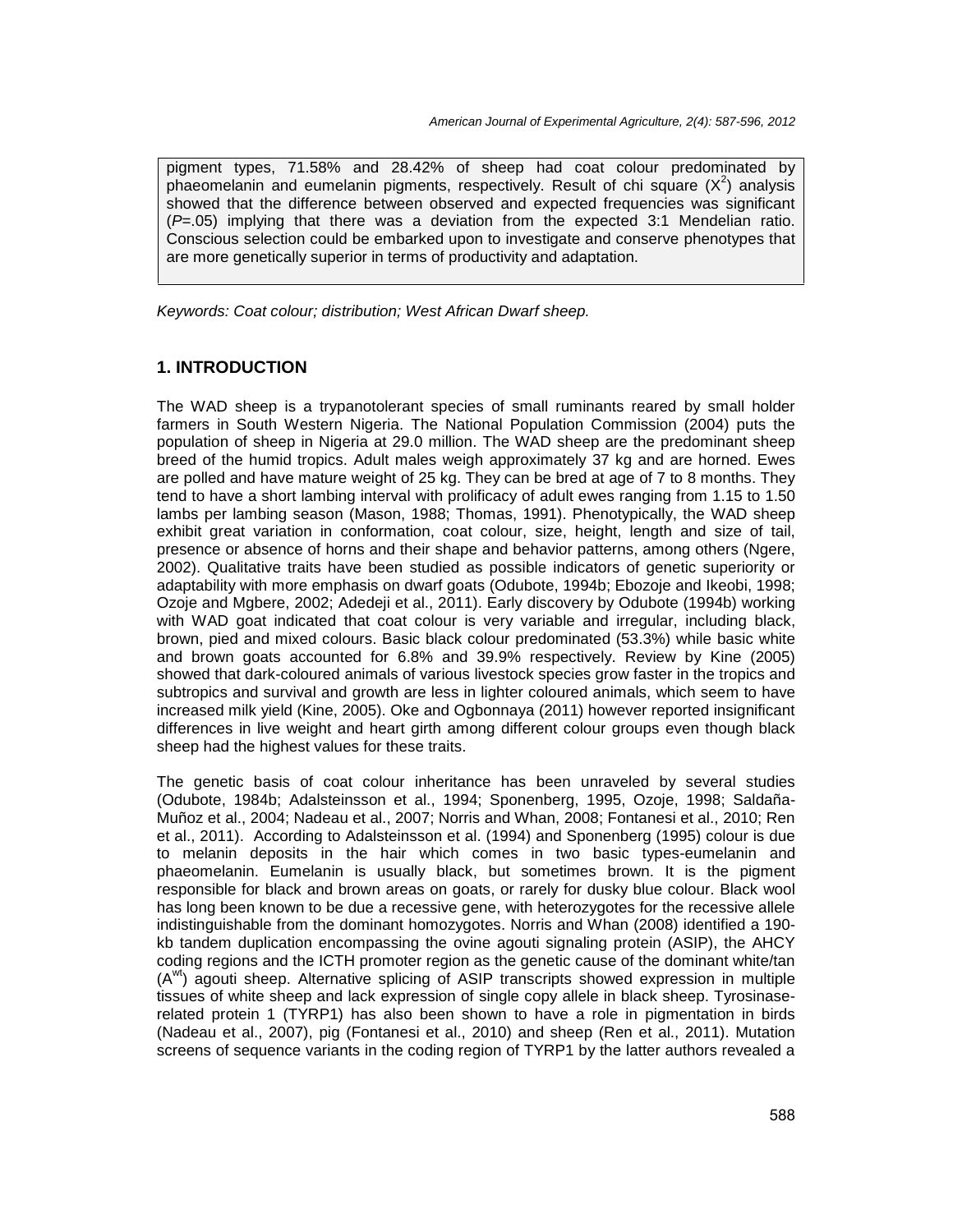strong candidate causative mutation, the protein-altering deletion showing complete association with the brown colouration across Chinese-Tibetan, Kele and Dahe breeds by occurring exclusively in brown pigs and lacking in all non-brown-coated pigs from 27 different breeds. The findings provided the compelling evidence that brown colours in Chinese indigenous pigs are caused by the same ancestral mutation in TYRP1. Fontanesi et al. (2010) further revealed that two coat colour types segregate in Massese sheep: black and grey. Mutations in the agouti signaling protein and melanocortin 1 receptor (MC1R) genes are associated with these two coat colour types in this breed, even if other genetic factors could be involved.

The WAD sheep has been characterized for most qualitative and quantitative traits but more current information on prevalence of various colour types in the population is not available, hence the need for this study.

# **2. MATERIALS AND METHODS**

# **2.1 Location of Study and Management of Animals**

Data obtained for this study was randomly sampled from five Local Government Areas (LGAs) of Ogun State in South Western Nigeria. They are Abeokuta North (30 villages), Abeokuta South (15 villages), Odeda (22 villages), Ewekoro (18 villages) and Obafemi- Owode (31 villages). The number of villages randomly sampled was proportional to the total number of villages present in each Local Government Area. The region is about 288 meters above sea level and falls within latitudes 6º54' - 7º54' N and longitudes 3º11' - 3º53'E. The climate is humid and located in the Derived Savanna vegetation zone of South Western Nigeria. It receives a mean annual precipitation of 1,037 mm distributed through late February to October, with a mean annual temperature of 34.7ºC. Relative humidity averages 82% throughout the year thereby favoring growth of lush vegetation. Most of the villages under study are inhabited by subsistence farmers working under the supervision of the Ogun State Agricultural and Rural Development Programme (OGADEP) extension officers. Animals were commonly maintained on free range and minimal housing (open shed or holding area with roof) provided to serve as shelter. Sheep were fed with kitchen wastes, cassava peels or corn chaff in the morning before being left to roam the surroundings to forage for grasses and browse plants. Based on information obtained from the farmers, they do not have preference for specific coat colours thereby lowering the chance of artificial selection.

## **2.2 Survey of Animals and Data Collection**

Population survey of WAD sheep was carried out from March to October, 2011. Information on a total number of 9,195 sheep consisting of 5,978 females and 3, 217 males were obtained from randomly sampled villages. Within the traditional setting, more females than males are retained for reproductive purpose while more males are sold for the meat, hence the wide variation in number. Geographical Positioning System (GPS) navigator was used to obtain the coordinates of the villages and communities sampled during the survey. Prior to the survey, pre- visit arrangements were made through the OGADEP extension officers to sensitize farmers on the visits so that they could get the animals confined at various locations. Various households were visited to undertake a head count of the animals and identify various coat colours with the aid of a coat colour chart (Waller, 2006). The WAD sheep has close similarity with the WAD goats in terms of coat colour variation. According to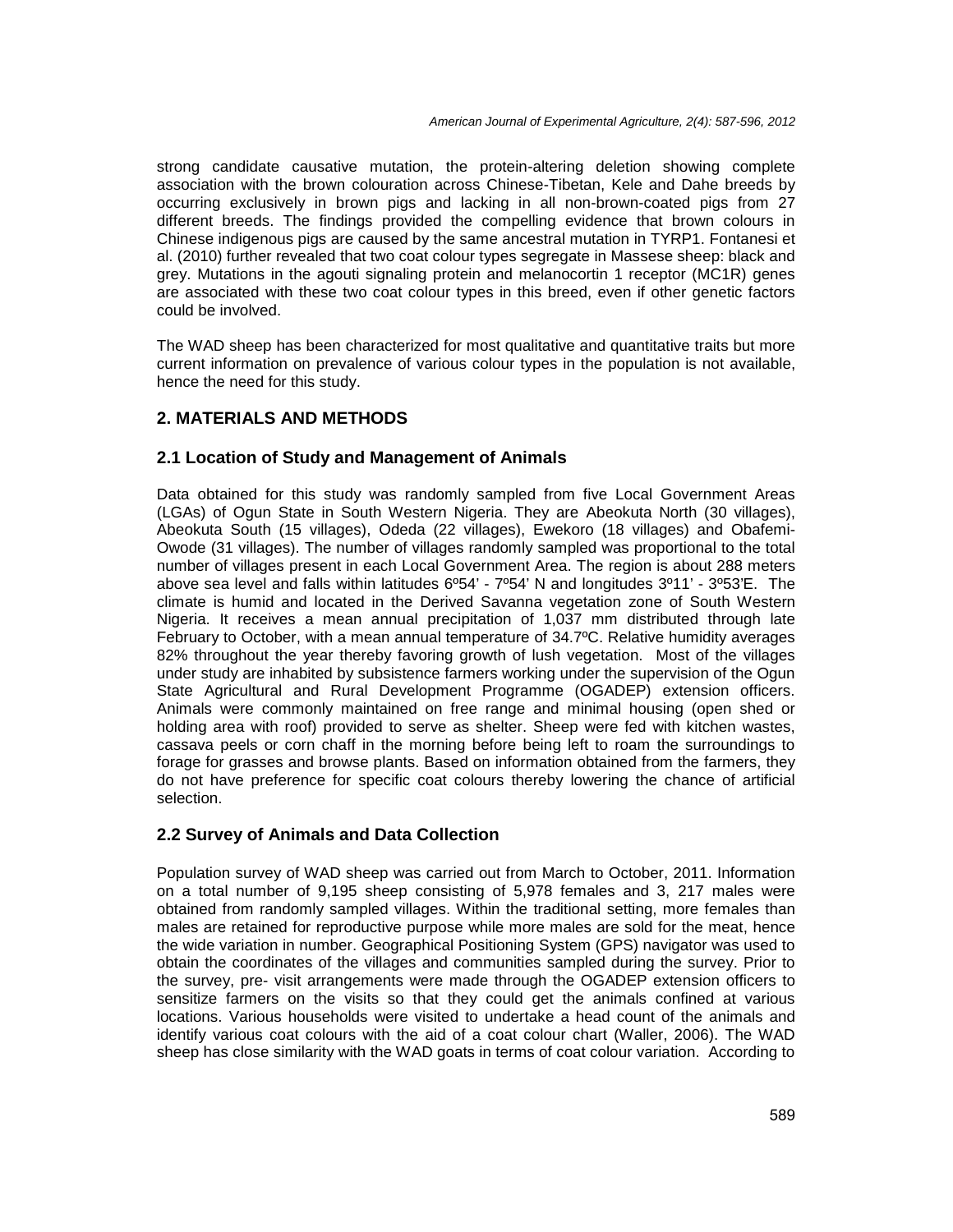the coat colours, males and females were classified as predominantly white with black marking, solid white (undiluted), white and black in approximately equal proportions, predominantly black with white marking, spotted white, solid black (undiluted), brown (light to dark brown), white and brown in approximately equal proportions, spotted brown (had mostly white spots on brown surface in any proportion), spotted black (had mostly white spots on black surface in any proportion), black and brown in approximately equal proportions, predominantly brown with white marking, buckskin, tan, Swiss marking, badgerface and grey. The sheep were further classified into two groups based on phaeomelanic and eumelanic pigmentation as described by Machado et al. (2000). This method was adopted for the purpose of clarity and simplicity, since it has been observed that the underlying genetics of pigmentation is complex, exhibiting quantitative as well as qualitative features (Klungland and Vage, 2000). In the "Agouti (A) series" in WAD goats and sheep, the most dominant allele produces a sheep with only phaeomelanin pigment and no eumelanin. Such a goat or sheep, depending on the restof its genetic makeup, is entirely white, red, yellow, tan or cream (with or without white spots), the most recessive allele produces a goat or sheep with only eumelanin pigment and no phaeomelanin. Such a goat or sheep, depending on the rest of its genetic constitution is entirely black or chocolate brown and blue-gray (with or without white spots). The B or brown gene only affects eumelanic (dark-pigmented) areas of the animal that are black or chocolate-brown. It does not affect phaeomelanic areas. The brown colouration is only found in areas of the coat that would otherwise be black and the brown is chocolate-brown, not yellow or red-brown (Waller, 2006).

#### **2.3 Statistical Analysis**

Microsoft excel was used as the database to summarize the data and obtain prevalence of various phenotypes expressed as a percentage of the total population under consideration.

The frequency of the recessive alleles  $(A^a)$  was estimated based on Hardy-Weinberg principle (Falconer and Mackay, 1996) as shown below:

$$
q = \sqrt{\frac{m}{M}}
$$

Where,  $q = \text{frequency of the recessive gene}$ m = observed number of animals exhibiting the recessive trait  $M =$  total number of animals sampled

The frequency of the dominant allele  $(A<sup>wt</sup>)$ , p was obtained by subtracting q from one. The observed frequencies were tested against the expected Mendelian ratio of 3:1 corresponding to values of 0.75 for the dominant allele and 0.25 for the recessive allele using Pearson's chi-square test. The null hypothesis  $(H<sub>O</sub>)$  stated was that the population is in Mendelian proportions while the alternative hypothesis  $(H_A)$  that the population is not in Mendelian proportions. The equation used to obtain the chi-square test for goodness of fit was

$$
x^2 = \frac{(\text{observed - expected})}{\text{Expected}}
$$

The level of significance of the test was examined at *P*=.05 and one degree of freedom.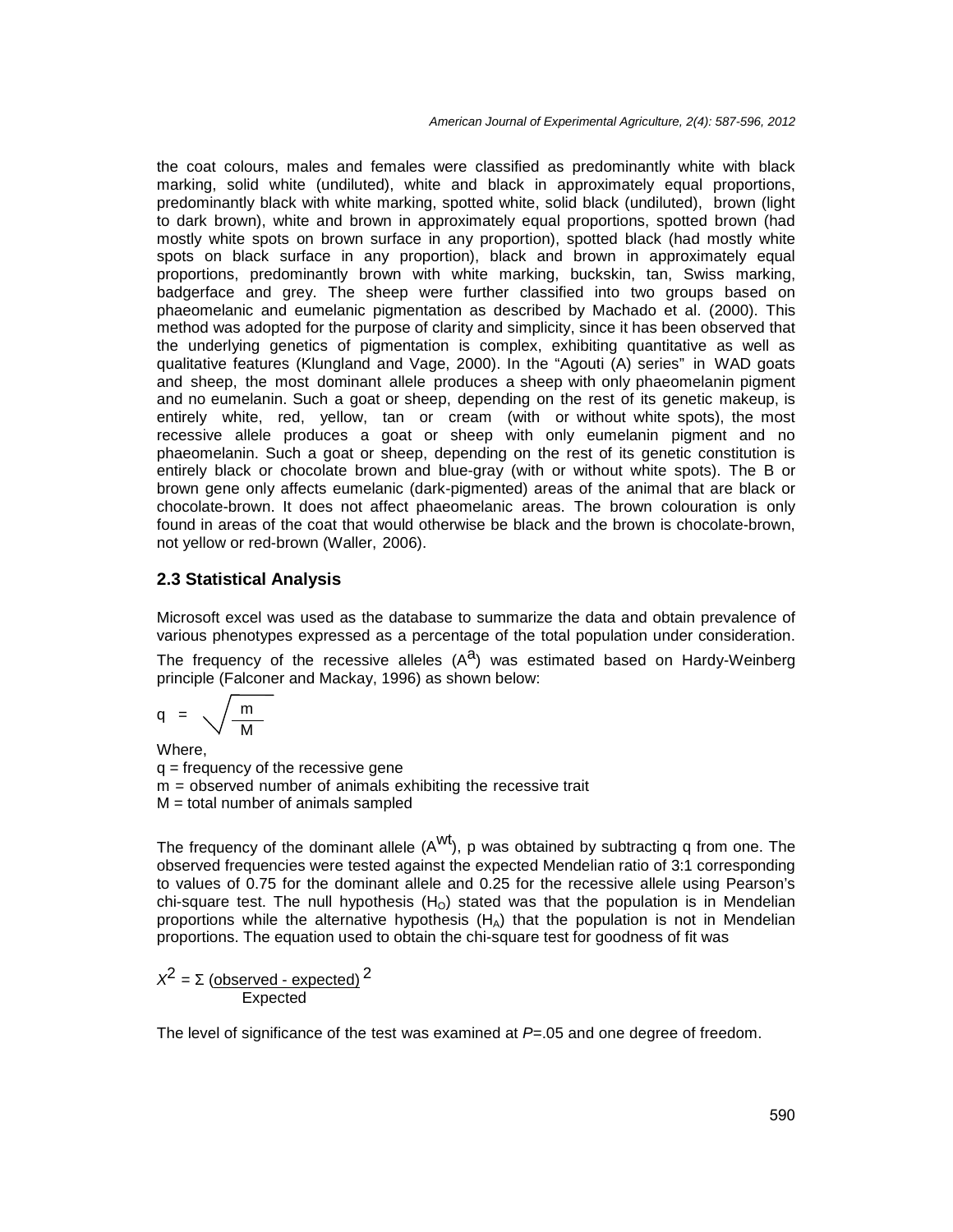#### **3. RESULTS AND DISCUSSION**

The summary of actual number of animals based on coat colour phenotype and sex is presented in Table 1. Coat colour distribution in order of decreasing frequencies (Fig. 1) were: predominantly white with black marking (21.35%), solid white (20.90%), white and black in approximately equal proportions (15.92%), predominantly black with white markings (6.75%), spotted white (6.37%), solid black (5.64%), solid brown (5.61), white and brown in approximately equal proportions (5.08), spotted brown (2.64%), spotted black (2.46%), black and brown in approximately equal proportions (2.45%), predominantly brown with white marking (1.45%), buckskin (1.21%), tan (0.96%), wiss marking (0.83%), badgerface (0.37%) and grey (0.01%). The three solid colours identified were white (Fig. 2A), black (Fig. 2B) and brown (Fig. 2D). They are the basis for fourteen different colour combinations accounting for 67.85% in the breed. Among the different phenotypes, those mainly influenced by phaeomelanin pigment, considered to be governed by a dominant allele  $(A<sup>wt</sup>)$ include: predominantly white with black marking (Fig. 2C), solid white, white and black in approximately equal proportions, spotted white, white and brown (Fig. 2G), buckskin, tan, badgerface (Fig. 2F) and grey.

| <b>Coat colour</b>              | <b>Predominant</b><br>pigment | <b>Hypothesized</b><br>genotypes        | <b>Females</b> | <b>Males</b> | Total |
|---------------------------------|-------------------------------|-----------------------------------------|----------------|--------------|-------|
| White with black                | Phaeomelanin                  | $\overline{A}^{\text{wt}}A^{\text{wt}}$ | 1358           | 605          | 1963  |
| Marking                         |                               |                                         |                |              |       |
| White                           | <b>Phaeomelanin</b>           | A <sup>wt</sup> A <sup>wt</sup>         | 1155           | 713          | 1868  |
| White and black                 | Phaeomelanin                  | $A^{wt}A^a$                             | 955            | 509          | 1464  |
| <b>Black with white Marking</b> | Eumelanin                     | $A^aA^a$                                | 486            | 189          | 675   |
| Spotted white                   | <b>Phaeomelanin</b>           | A <sup>wt</sup> A <sup>wt</sup>         | 398            | 188          | 586   |
| <b>Brown</b>                    | Eumelanin                     | $A^aA^a$                                | 332            | 184          | 516   |
| <b>Black</b>                    | Eumelanin                     | $A^aA^a$                                | 310            | 209          | 519   |
| White and brown                 | <b>Phaeomelanin</b>           | A <sup>wt</sup> A <sup>a</sup>          | 230            | 237          | 467   |
| Spotted black                   | Eumelanin                     | $A^aA^a$                                | 154            | 72           | 226   |
| Spotted brown                   | Eumelanin                     | $A^aA^a$                                | 151            | 92           | 243   |
| Black and brown                 | Eumelanin                     | $A^aA^a$                                | 145            | 80           | 225   |
| Brown with white                | Eumelanin                     | $A^aA^a$                                | 93             | 40           | 133   |
| marking                         |                               |                                         |                |              |       |
| <b>Buckskin</b>                 | <b>Phaeomelanin</b>           | A <sup>wt</sup> A <sup>wt</sup>         | 81             | 30           | 111   |
| Tan                             | <b>Phaeomelanin</b>           | A <sup>wt</sup> A <sup>wt</sup>         | 64             | 24           | 88    |
| Swiss marking                   | Eumelanin                     | $A^aA^a$                                | 45             | 31           | 76    |
| Badgerface                      | Phaeomelanin                  | $A^bA^b$                                | 21             | 13           | 34    |
| Grey                            | Phaeomelanin                  | A <sup>wt</sup> A <sup>wt</sup>         | 0              | 1            | 1     |
| Total                           |                               |                                         | 5978           | 3217         | 9195  |

The remaining phenotypes reflected the presence of eumelanin pigment being governed by A<sup>a</sup> allele which is recessive. Based on the two pigment types, 71.58% and 28.42% of sheep had coat colour dominated by phaeomelanin and eumelanin pigment respectively. Even though there has been no detailed report of this nature on the species under consideration, early discovery by Odubote (1994b) working with the WAD goat within the same region indicated that coat colour is very variable and irregular, including black, brown, pied and mixed colours. Three solid colours (white, black and brown) were similarly reported for the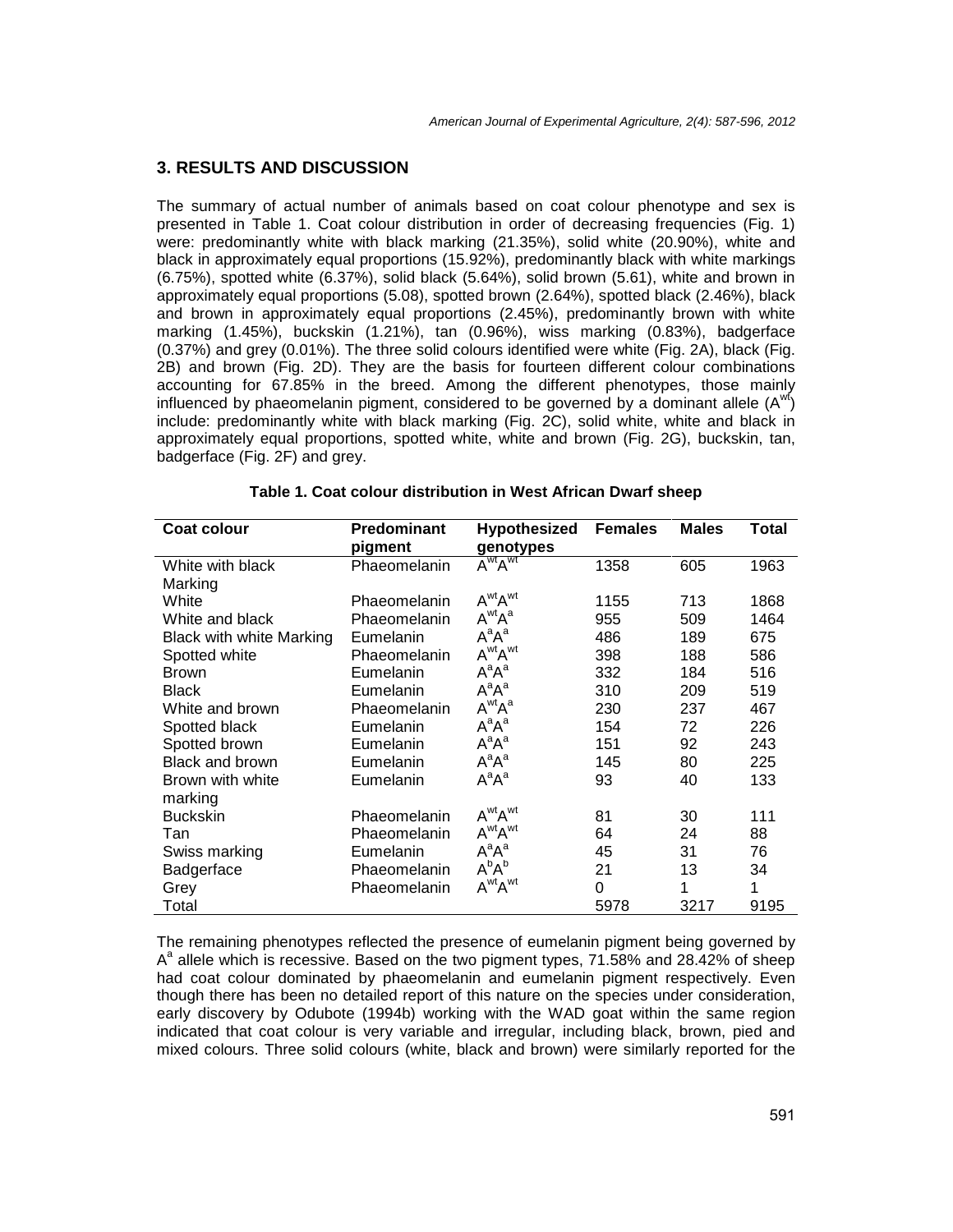species. The striking difference with the current observation is that solid white dwarf sheep outnumbered the proportion (6.8%) reported for dwarf goats by Odubote (1994b) while the latter species had higher estimate (52.5%) for black compared with sheep. These differences could be associated with adaptive value of the phenotypes in the species which needs to be further investigated.



**Fig. 1. Coat colour distribution in West African Dwarf sheep (combined sexes)**



**Fig. 2. Illustration of some coat colour patterns in sheep**

A - dominant white (A $^{wt}$ A $^{wt}$ ); B - black (A $^a$ A $^a$ ); C - predominantly white with black marking (A $^{wt}$ A $^{wt}$ ); D brown (A $^a$ A $^a$ ); E - predominantly black with white marking (A $^a$ A $^{\hat{a}}$ ); F – badgerface (A $^b$ A $^b$ ); G - brown and *white*  $(A^a A^{\bar{a}})$ 

Saldaña-Muñoz et al. (2004) working on coat colour inheritance in a commercial flock of Pelibuey (70%) and Blackbelly sheep (20%) as well as crosses among them classified the population as white, brown, spotted, blackbelly and black based on coat colours. Using brown Pelibuey rams to mate the ewes in the study, the results suggested that white and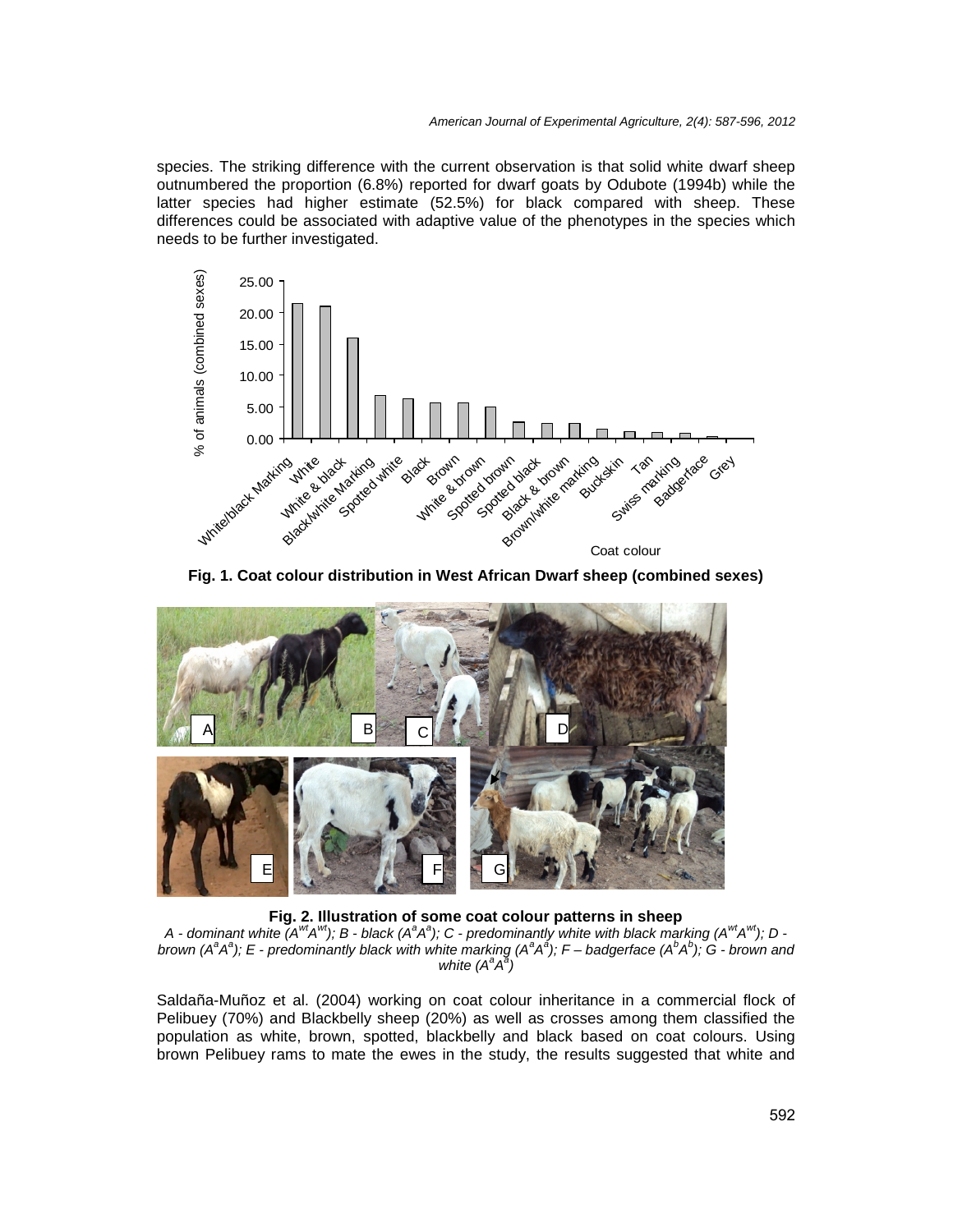brown are co-dominant and both dominant to the other colours (similar to reports by Ponzoni (1992)); white and spotted are the same variable; blackbelly behaves as a heterozygote while black is a possible homozygote recessive and independent to white. These observations could in part provide a possible explanation for the highest frequencies recorded for white and predominantly white with black marking colour groups in this study. Moreover, the emergence of more colour combinations in the species could be attributed to the fact that farmers do not have preference for a specific coat colour leading to uncontrolled mating. The solid colours identified are in agreement with the colours (black, white and brown) recently identified by Oke and Ogbonnaya (2011) in the same breed and also agreeing with the solid and mixed colours (black, white, brown, badgerface, benzoar, Swiss markings, black with white marking and brown with white marking) recently identified by Adedeji et al. (2011) in goats. It is obvious that more colour combinations are possible with a larger sample size as reported in the current study.

Sponenberg (1995) also reported three basic colours (black, dark brown/mahogany and medium brown) in the pigmy goats. As solid colours, these are fairly rare in the breed, but they are the underlying base for the common caramel and agouti patterns, giving rise to basically nine colours within the Pygmy goat breed. These nine combinations are complicated by the addition of white spotting in some goats, which results in eighteen basic types, one spotted and one non-spotted. These observations corroborate most aspects of the current findings with the exception that white was the additional basic colour (besides black and brown) identified in the WAD goats. The inheritance pattern revealed by Sponenberg (1995) is such that most black-to-black matings produce black offspring. The author further noted that one pattern that can be superimposed over the basic colour is the agouti pattern which is the mixture of white hairs into the base coat colour. Caramel is the second major pattern called badger face after a similar sheep colour pattern consisting of a tan or cream body with dark belly, dark legs, dark marks on the face and a dark stripe down the back. The caramel pattern can be superimposed over the basic colours, and the result is caramels with black marks, dark brown marks, or medium brown marks. The mode of inheritance of coat colour is very complex as agreed by most authors (Ryder, 1980; Odubote, 1994b; Sponenberg, 1995; Saldaña-Muñoz et al., 2004). About four loci (A or agouti, B or brown, S or spotting and C or albino) have been identified in sheep (Ryder, 1980; Sponenberg, 1990) which interact to produce various phenotypes. More facts are emerging at the molecular level that a tandem duplication of a 190-kb portion of the ovine genome is responsible for the dominant white coat colour allele of domestic sheep (Norris and Whan, 2008). The authors further demonstrated that a single copy of ASIP with a silenced agouti signaling promoter occurs in recessive black sheep. The dominant white or tan  $(A<sup>wt</sup>)$  ASIP allele is responsible for the phaeomelanic phenotype in modern sheep breeds, while the most recessive allele, non-agouti  $(A^a)$  results in eumelanic (black/brown) phenotypes as reviewed by the foregoing authors.

The result of chi square  $(X^2)$  analysis showed that the difference between observed and expected phenotypic frequencies was significant (*P<*.05) as shown in Table 2. The preponderant coat colour in WAD sheep tended towards phaeomelanic standard pigmentation. Different shades of colours are also attributed to variation in size, density and distribution of pigment granules (phaeomelanic, eumelanic and intermediate pigmentation) described by Machado et al. (2000). Based on the two pigment types, the result of chi square  $(X^2)$  analysis clearly indicated that there was a significant departure of the observed ratios from the expected 3:1 Mendelian ratio. Klungland and Vage (2000) noted that the underlying genetics of pigmentation is complex, exhibiting quantitative as well as qualitative features. It is possible that deviation from the expected ratio could also be due to epistatic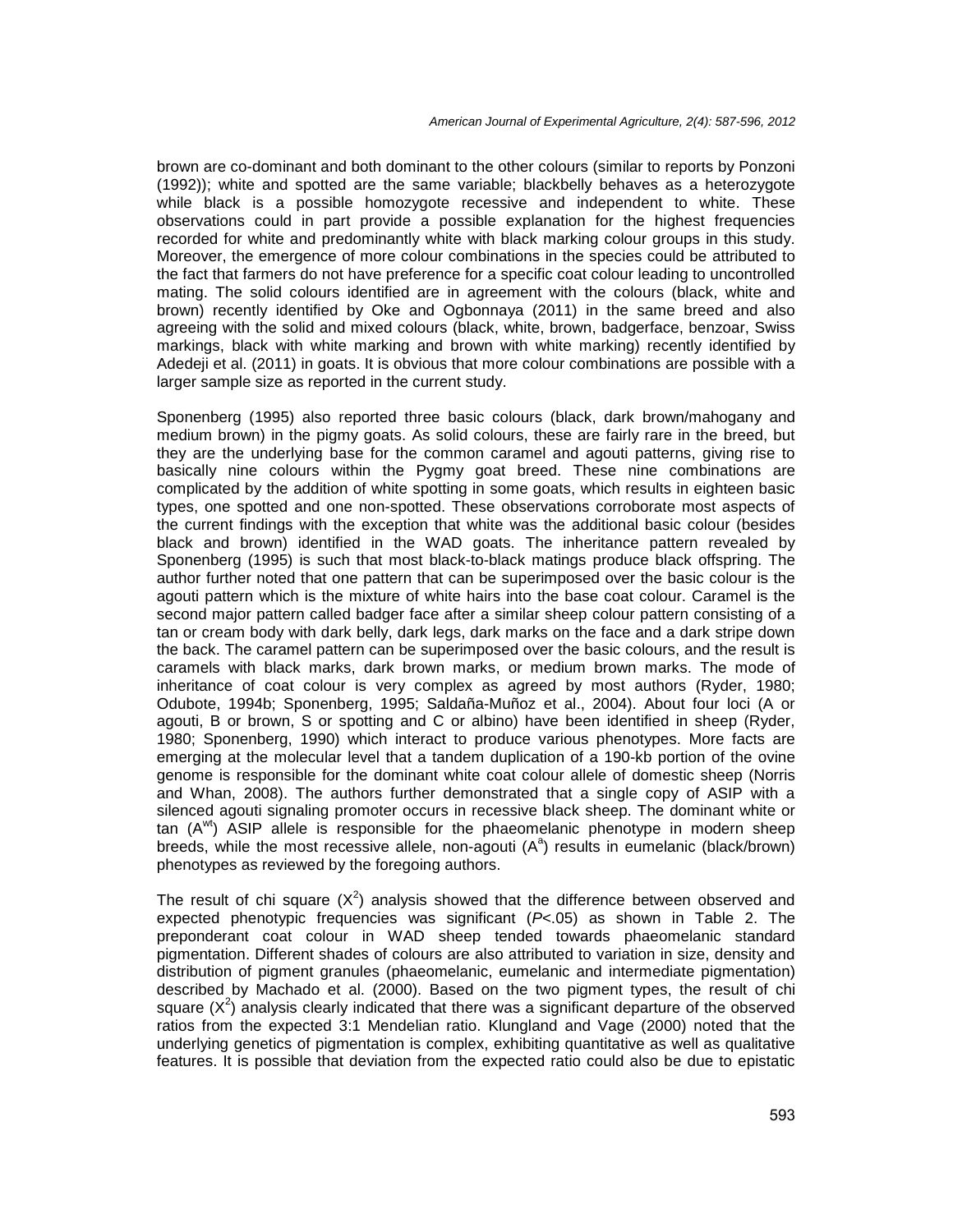effects of some loci which need to be verified. Independent loci controlling colour directly and structural features of the hair/wool coat also modify the phaeomelanic colours (Norris and Whan, 2008). The "A<sup>Wt</sup>" symbol was adopted for tan sheep because they are genetically white. It is possible that homozygotes (sheep possessing two copies of the A<sup>wt</sup> gene) are white, while heterozygotes (sheep possessing one copy of the A<sup>wt</sup> gene) are tan.

| Coat colour                           | <b>Allele</b><br>involved | <b>Observed</b><br>frequency | <b>Expected</b><br><b>Frequency</b> | Gene<br>frequency | test    |
|---------------------------------------|---------------------------|------------------------------|-------------------------------------|-------------------|---------|
| Phaeomelanic standard<br>pigmentation | $A^{\text{wt}}$           | 6582                         | 6896.5                              | 0.47              | $\star$ |
| Eumelanic standard<br>pigmentation    | $A^a$                     | 2613                         | 2298.75                             | 0.53              |         |
|                                       |                           | * $P < .05$                  |                                     |                   |         |

**Table 2. Gene frequencies of coat colours in West African Dwarf sheep**

The preponderance of white could be a form of adaptive mechanism as white colouration is an advantage in an intense radiant environment due to its reflectance property. The apparent wide variation in coat colour is an indication that the WAD sheep populations have not been purified through impeccable selective breeding, therefore, great opportunities exist for their improvement.

#### **4. CONCLUSION**

This study derived its significance from the fact that it utilized a copious data set compared with previous studies to provide more detailed information on the current distribution of coat colours in West African Dwarf sheep arising from uncontrolled breeding over many years. Three basic coat colours were identified in the West African Dwarf sheep namely white, black and brown accounting for 20.90%, 5.64% and 5.61% respectively. They probably constituted the underlying base for the badgerface, agouti and spotting patterns, giving rise to fourteen colour combinations which accounted for the remaining 67.85% in the breed. There are practical implications of these for sheep breeders. Conscious selection could be embarked upon to investigate and conserve the phenotypes that are more genetically superior in terms of productivity and adaptation.

## **ACKNOWLEDGEMENTS**

The authors are grateful to all the Farmers whose animals were utilize within the location of study and the Ogun State Agricultural and Rural Development Programme Extension Officers for facilitating our collaboration with the farmers.

#### **COMPETING INTERESTS**

Authors have declared that no competing interests exist.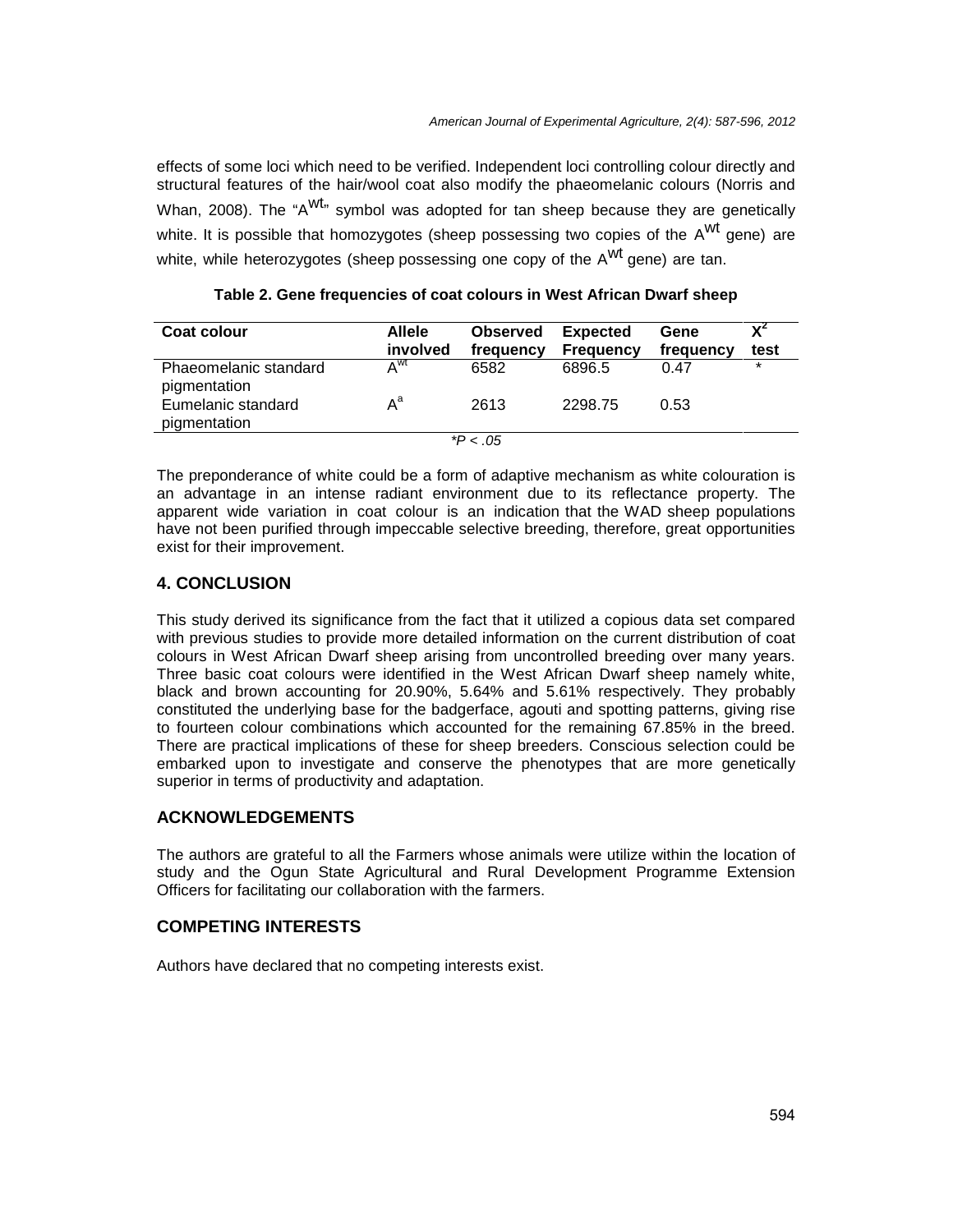#### **REFERENCES**

- Adalsteinsson, S., Sponenberg, D.P., Alexieva, S., Russel, A.J.F. (1994). Inheritance of coat colours. Journal of Hered., 85, 267-272.
- Adedeji, T.A., Ozoje, M.O., Peters, S.O., Ojedapo, L.O., Sanusi, O.A. (2011). Effect of coat colour and wattle genes on morphometric characteristics and scrotal dimensions in traditionally reared West African Dwarf (WAD) bucks. Int. J. of Agric., Env., & Biotech., 4(2), 157-162.
- Ebozoje, M.O., Ikeobi, C.O.N. (1998). Coat colour variation and reproduction in the West African Dwarf (WAD) goats. Small Rum. Res., 27, 125-130.
- Falconer, D.S., Mackay, T.F.C. (1996). Introduction to Quantitative Genetics, fourth ed. Longman, London, 464.
- Fontanesi, L., Dall'Olio, S., Beretti, F., Portolano, B., Russo, V. (2010). Coat colours in the Massese sheep breed are associated with mutations in the agouti signaling protein (ASIP) and melanocortin 1 receptor (MC1R) genes. The Animal Consortium, doi:10.1017/S1751731110001382.
- Kine, M. (2005). Colour variation and reproduction in the West African Dwarf goat. Available from URL: http://www.kine.net.articles.htm.
- Klungland, H., Vage, D.I. (2000). Molecular genetics of pigmentation in domestic animals. Curr. Genomics, 1, 223-242.
- Machado, T.M.M., Chakir, M., Lauvergne, J.J. (2000). Genetic distances and taxonomic trees between goats of Ceara State (Brazil) and goats of the Mediterranean region (Europe and Africa). Genet. Mol. Biol., 23, 121-125.
- Mason, I.L. (1988). World dictionary of livestock breeds, third ed. C.A.B. International, Oklahoma State University Board of Regents.
- Nadeau, N.J., Mundy, N.I., Gourichon, D., Minvielle, F. (2007). Association of a single nucleotide substitution in TYRP1 with roux in Japanese quail (*Coturnix japonica*) Animal Genetics, 38, 609–613 609, doi:10.1111/j.1365-052.2007.01667.x.
- National Population Commission. (2004). New partnership for Africa's development. Comprehensive African agricultural development programme, Nigeria.
- Ngere, L.O. (2002). Principles for indigenous animal improvement in the tropics African experiences with sheep and goat. OAU/STRC/IBAR, Nairobi, Kenya.
- Norris, B.J., Whan, V.A. (2008). A gene duplication affecting expression of the ovine ASIP gene is responsible for white and black sheep. Genome Research, http://www.genome.org/cgi/doi/10.1101/gr.072090, 107, 1283-1293.
- Odubote, I.K. (1994a). Influence of qualitative traits on the performance of West African Dwarf goats. Nig. J. of Anim. Prod., 21, 25-28.
- Odubote, I.K. (1994b). Characterization of the West African Dwarf goat for certain qualitative traits. Nig. J. of Anim. Prod., 21, 37-41.
- Oke, U.K., Ogbonnaya, E.O. (2011). Application of categorical traits in the assessment of breed and performance of sheep in a humid tropical environment. Livestock Research for Rural Development, 23, 2.
- Ozoje, M.O. (1998). Coat colour gene in West African Dwarf sheep and goats: A theoretical appraisal. In: Proceedings of the  $6<sup>th</sup>$  World Congress on Genetics Applied to Livestock Production, 26, 53-56.
- Ozoje, M.O., Mgbere, O.O. (2002). Coat pigmentation effects in West African Dwarf goats: live weights and body dimensions. Nig. J. of Anim. Prod., 29(1), 5-10.
- Ponzoni, R.W. (1992). Genetic improvement of hair sheep in the tropics. Animal Production and Health Paper 101. FAO., Rome, Italy. 168.